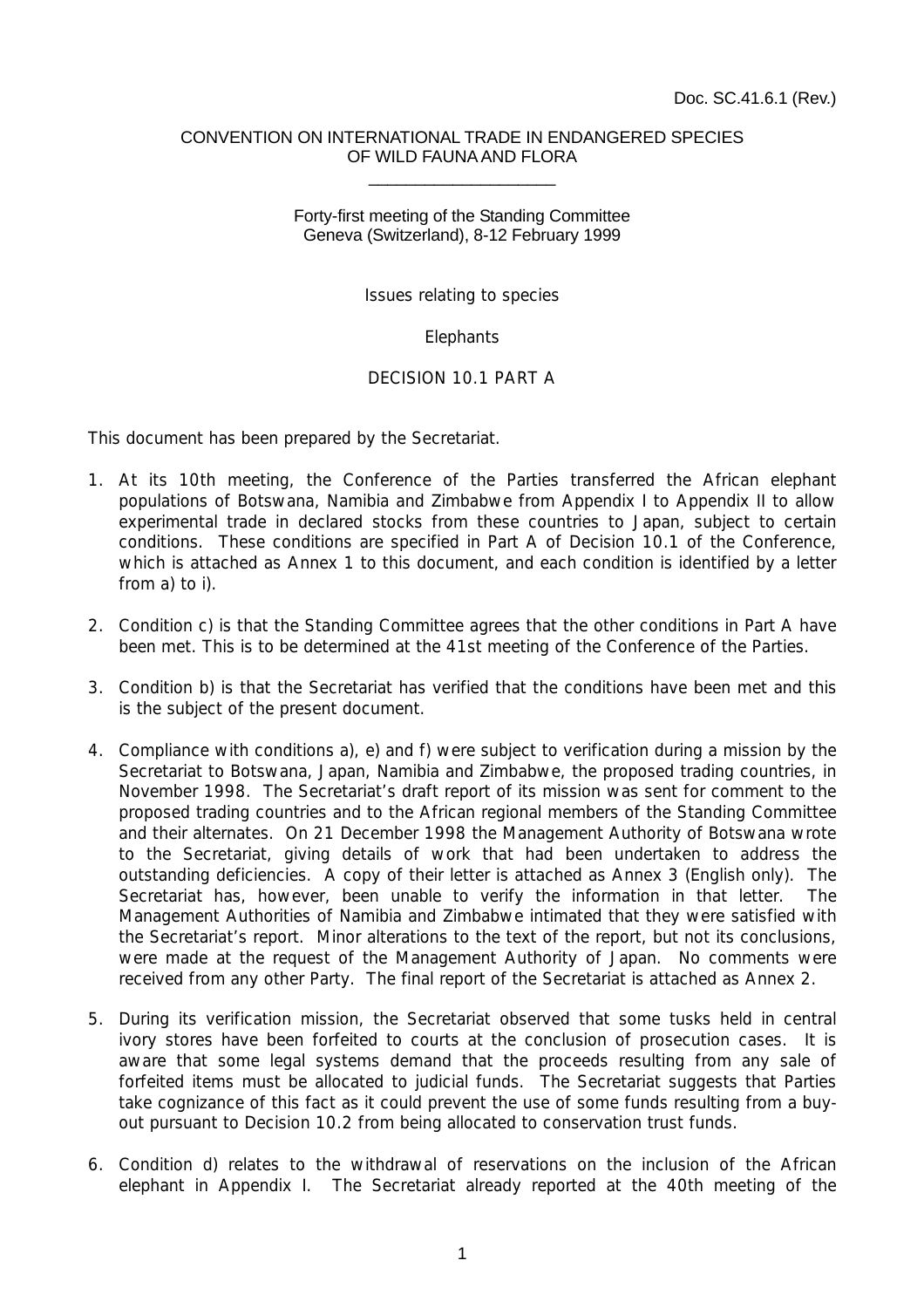Standing Committee that Botswana, Namibia and Zimbabwe had withdrawn their reservations before the deadline. There is nothing to be considered at the present meeting.

- 7. Regarding condition g), at its 40th meeting, the Standing Committee already agreed a mechanism for halting the trade in ivory in certain circumstances. The mechanism envisages a recommendation from the Committee to Botswana, Japan, Namibia and Zimbabwe (as appropriate) to halt trade. The Secretariat now believes that this is not itself sufficient as it takes no account of any re-export trade by other Parties. The Secretariat suggests that, should such a recommendation prove necessary, it should be made to all Parties and should refer to the population of elephants concerned.
- 8. With respect to condition h), the Standing Committee already agreed at its 40th meeting that the precautionary measures referred to in Decision 10.1 relate to measures to be taken at the time of or after the proposed experimental ivory trade takes place. There is therefore nothing to be considered at the present meeting.
- 9. With respect to condition i), the relevant range States, the Secretariat and TRAFFIC have agreed to the following international systems for reporting and monitoring.
	- a) Regarding international trade

 The system for reporting the legal trade is through direct reporting to the Secretariat (as described in the Ivory Trade Control Procedures Manual, which requires updating but is mentioned in Resolution Conf. 10.10) and through the production of annual reports. The system for reporting the illegal trade is, as agreed by the Conference of the Parties in Conf. 10.10, through ETIS (formerly called the TRAFFIC BIDS database). The information must be analysed by the Secretariat in collaboration with TRAFFIC.

b) Regarding illegal killing

 A system for reporting and monitoring the illegal killing of elephants, called MIKE, is presented in document Doc. SC.41.6.3. Moreover, the Secretariat is currently monitoring illegal killing through its analyses of the incident reports and national reports that are received from the Parties.

10. In accordance with Annotation °604 of Appendices I and II, export of ivory will be permitted after 18 March 1999 from the States that the Standing Committee agrees have fulfilled conditions a), e) and f) of Part A of Decision 10.1.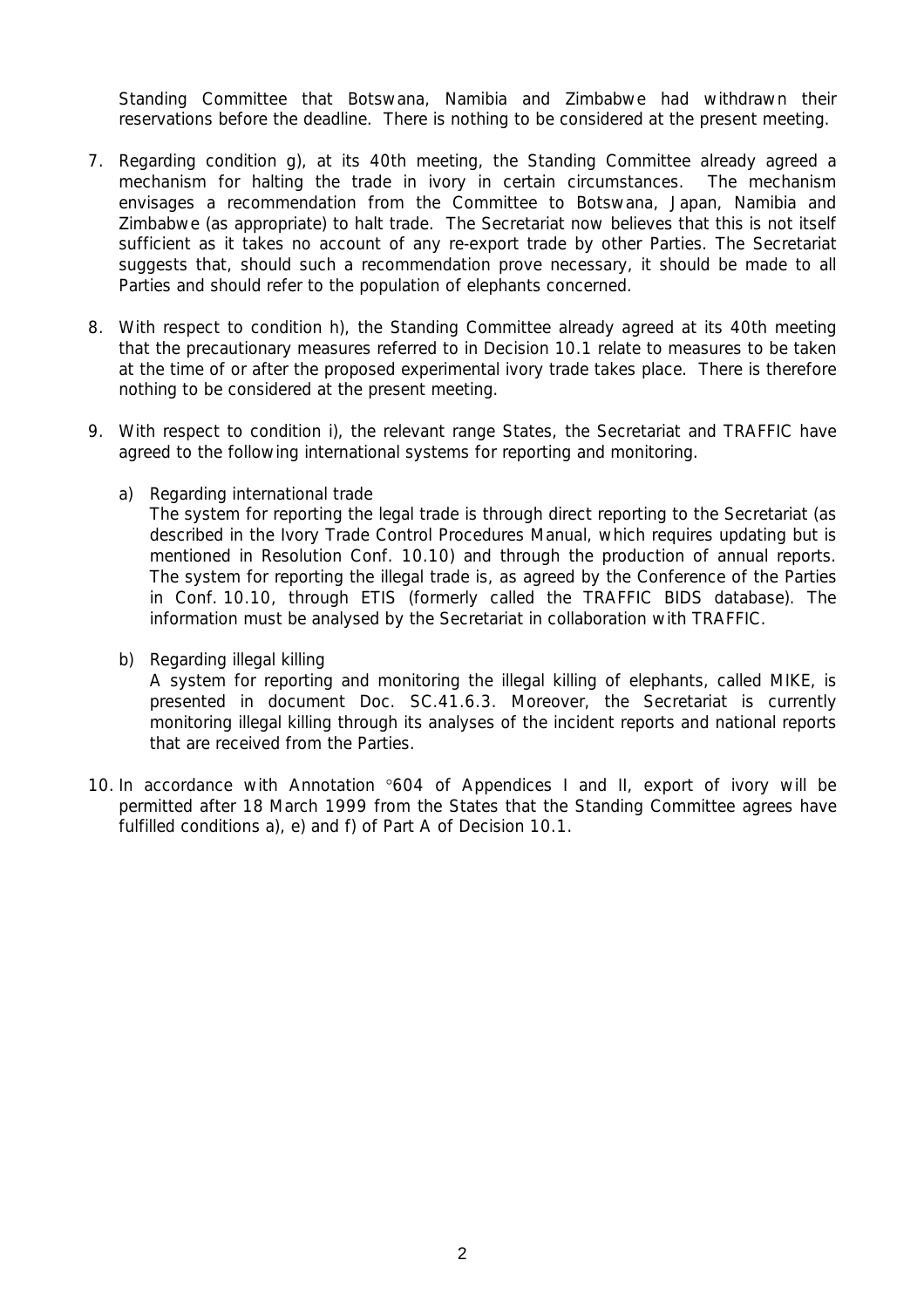# DECISION 10.1 OF THE CONFERENCE OF THE PARTIES

# Conditions for the resumption of trade in African elephant ivory from populations transferred to Appendix II at the 10th meeting of the Conference of the Parties

# Part A

Trade in raw ivory shall not resume unless:

- a) deficiencies identified by the CITES Panel of Experts (established pursuant to Resolution Conf. 7.9, replaced by Resolution Conf. 10.9) in enforcement and control measures have been remedied;
- b) the fulfilment of the conditions in this Decision has been verified by the CITES Secretariat in consultation with the African regional representatives on the Standing Committee, their alternates and other experts as appropriate;
- c) the Standing Committee has agreed that all of the conditions in this Decision have been met;
- d) the reservations entered by the range States with regard to the transfer of the African elephant to Appendix I were withdrawn by these range States prior to the entry into force of the transfer to Appendix II;
- e) the relevant range States support and commit themselves to international co-operation in law enforcement through such mechanisms as the Lusaka Agreement;
- f) the relevant range States have strengthened and/or established mechanisms to reinvest trade revenues into elephant conservation;
- g) the Standing Committee has agreed to a mechanism to halt trade and immediately retransfer to Appendix I populations that have been transferred to Appendix II, in the event of non-compliance with the conditions in this Decision or of the escalation of illegal hunting of elephants and/or trade in elephant products owing to the resumption of legal trade;
- h) all other precautionary undertakings by the relevant range States in the supporting statements to the proposals adopted at the 10th meeting of the Conference of the Parties have been complied with; and
- i) the relevant range States, the CITES Secretariat, TRAFFIC International and any other approved party agree to:
	- i) an international system for reporting and monitoring legal and illegal international trade, through an international database in the CITES Secretariat and TRAFFIC International; and
	- ii) an international system for reporting and monitoring illegal trade and illegal hunting within or between elephant range States, through an international database in the CITES Secretariat, with support from TRAFFIC International and institutions such as the IUCN/SSC African Elephant Specialist Group and the Lusaka Agreement.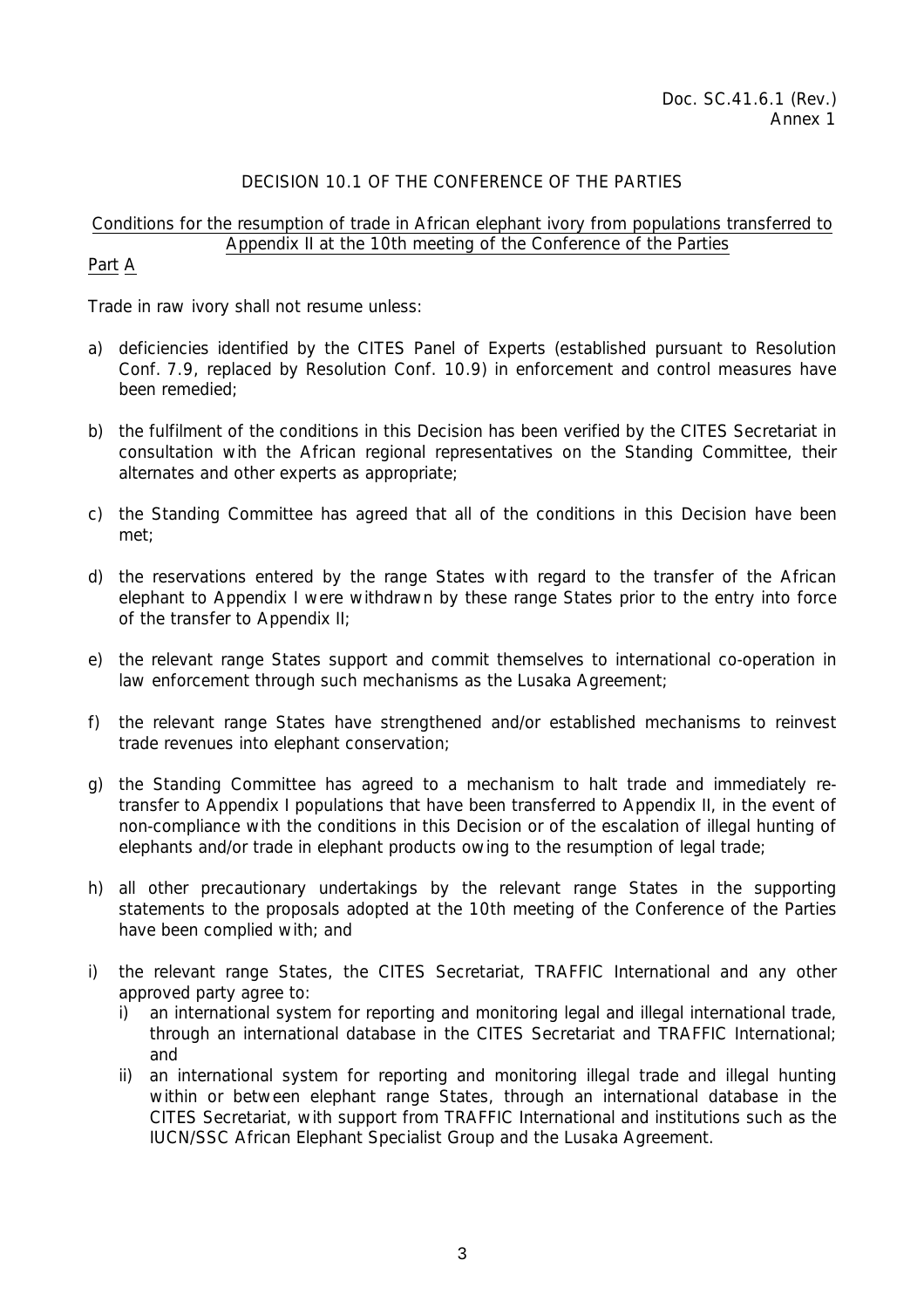# Part B

- a) If all of the conditions in this Decision are met, the Standing Committee shall make available its evaluation of legal and illegal trade and legal offtake pursuant to the implementation of Resolution Conf. 10.10 as soon as possible after the experimental trade has taken place.
- b) The Standing Committee shall identify, in co-operation with the range States, any negative impacts of this conditional resumption of trade and determine and propose corrective measures.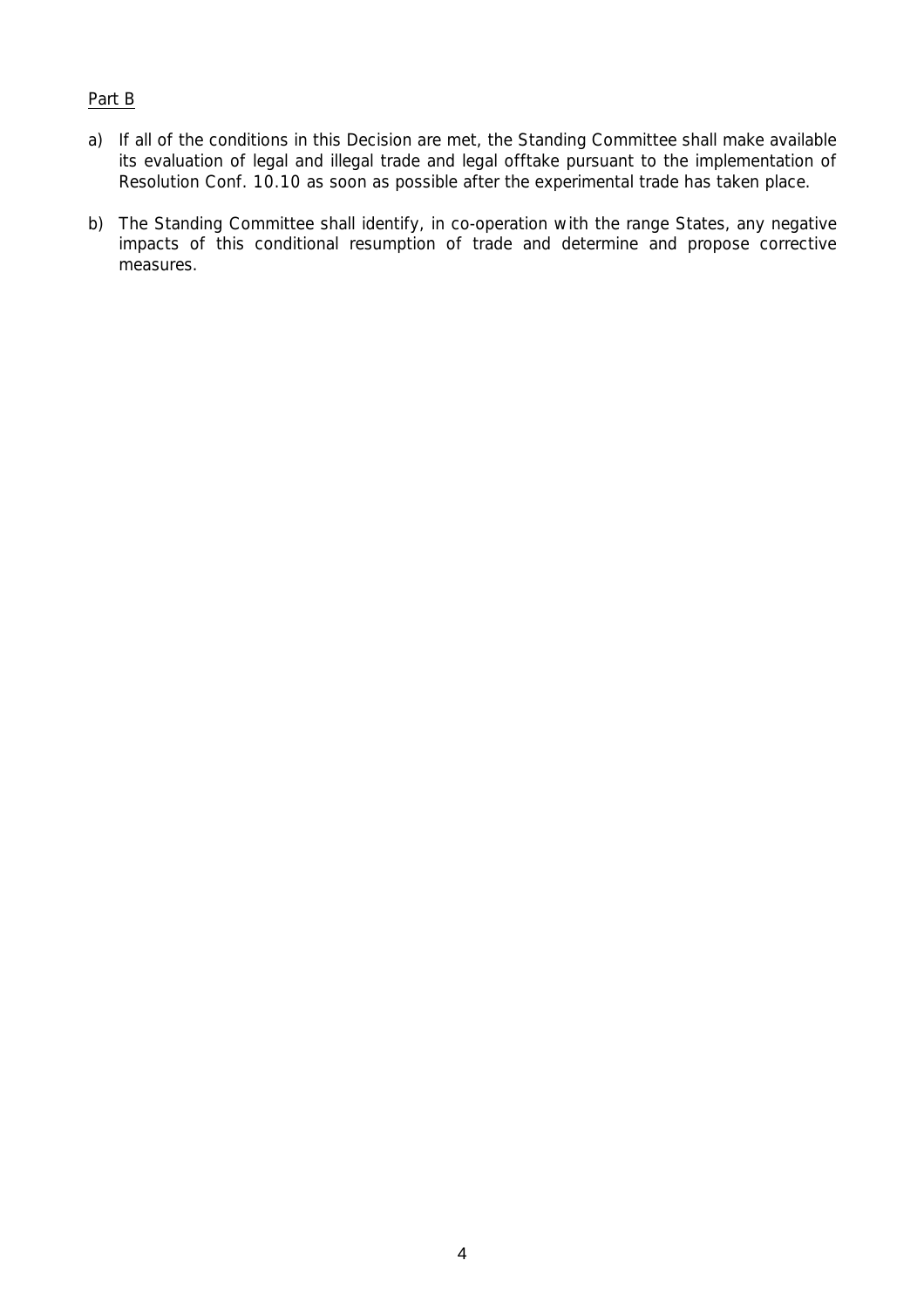# Report of the Secretariat's Mission to Verify Compliance with Decision 10.1, Part A By Botswana, Japan, Namibia and Zimbabwe

This report was prepared by members of the Secretariat who visited Botswana, Japan, Namibia and Zimbabwe, to verify fulfilment of the conditions in Part A of Decision 10.1, in accordance with paragraph (b) of that Decision.

At the 40<sup>th</sup> meeting of the Standing Committee (London, United Kingdom, March 1998), reports were received from each of these four Parties, indicating the measures they had taken to comply with the conditions in Part A. At this meeting, the Standing Committee agreed that document Doc. SC.40.5.2.1 specified the deficiencies identified by the Panel of Experts in reviewing the proposals of the three proponent States, and indicated those that remained to be addressed.

After that meeting, the Secretariat received further reports from the four Parties, specifying the additional steps they had taken to rectify the deficiencies. The Secretariat then prepared a list of matters that remained to be dealt with and agreed to undertake verification missions to the four countries to confirm compliance *in situ*. These missions were undertaken from 9 to 27 November 1998. In each country, the Secretariat met with the Management Authority and addressed each of the conditions to be fulfilled. The Secretariat also interviewed other persons who could supply information relevant to the verification process. A list of all persons interviewed is annexed to this report.

The Secretariat examined conditions a), e) and f) of Part A of Decision 10.1. Its findings are reported below. Condition d) of Part A had already been complied with (see Doc. SC.40.5.2). The other conditions are matters for the 41<sup>st</sup> meeting of the Standing Committee or can only be addressed when trade resumes.

# **Botswana**

# Condition a) – deficiencies identified by the Panel of Experts

#### Ivory known to originate in Botswana not separated from other stocks

The Secretariat was already aware that TRAFFIC East and Southern Africa had assisted the Management Authority to determine the source of their ivory and, as a result, Botswana had notified the Secretariat that some 10,013.27 kg of ivory was separated as being either of unknown origin or as known to have come from outside Botswana. The Secretariat visited the central ivory store in Gaborone and noted that ivory known to be of Botswana origin was now stored in an area set apart from other stocks. TRAFFIC has provided a statement of the work it undertook in Botswana.

#### No information on source of ivory at Gaborone

During its inspection of the central ivory store, the Secretariat noted that the majority of forms (Gen 12) used to record tusks and ivory pieces delivered to the store indicated the source as either, problem animal control, poached, confiscated or seized,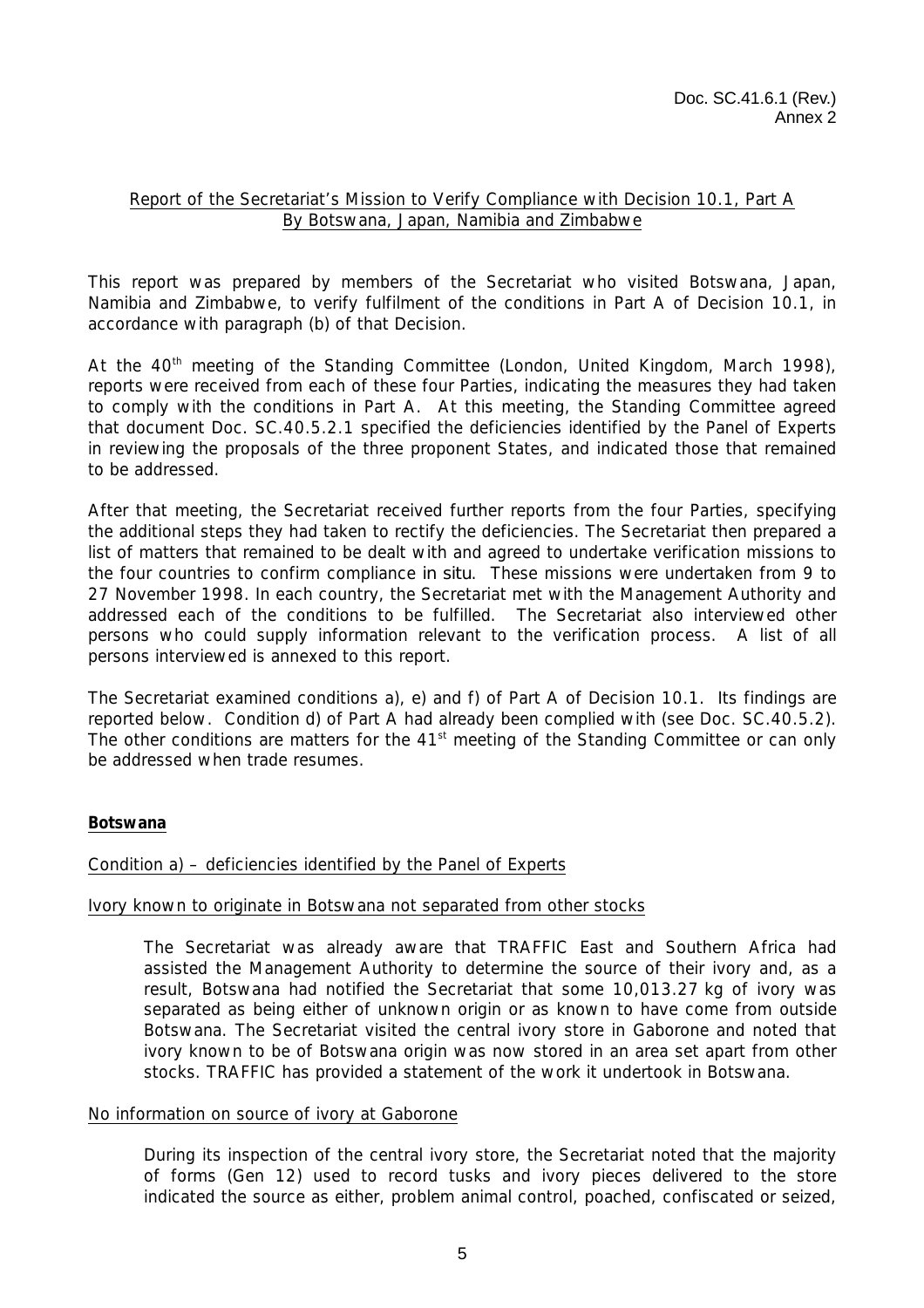or picked up (presumed natural mortality). It noted, however, that Gen 12 forms are only available for the period from 30 October 1996. It appeared that all paper records in the central store prior to that date had been destroyed following computerization of the recording system. It had been intended that the computerized database, created for the Management Authority by TRAFFIC using Dbase IV computer software, would replace those records. Whilst evidence was available to show that the work of computerizing the records had been carried out, it emerged during the mission that a substantial amount of information (possibly amounting to several thousand records) could not be found in the database. It appears these data were erased as a result of an unfortunate mishap. The Secretariat was consequently unable to verify the origin of any of the ivory in the stock that had been held before the above date.

#### Inadequate ivory recording system

 The organization of ivory arriving in the storeroom appears to be haphazard, creating some difficulties in determining where any individual tusk had been stored. Moreover, there is a lack of clarity in recording ivory in the central store and no running total of the entire stock is maintained or easily calculable. Three different recording methods exist.

Gen 12 forms continue to be received with each delivery of ivory. These are filed chronologically in a ring binder and a unique serial number, preceded by the letter 'X', should be given to each tusk or piece of ivory. In practice, it appears that the forms are not always annotated with the 'X' numbers in a chronological manner. This results in confusion, leading to the risk of duplication in 'X' numbers and occasional gaps in the series of numbers. It was noted that, occasionally, gaps occurred in the numbers allocated by field stations to the tusks and ivory pieces when they completed Gen 12 forms. It appeared that no systematic examination of the numbers took place in the central store and, consequently, no follow up enquiry at field stations was initiated.

The database TRAFFIC designed could be used to record deliveries to the central store as it has fields for the information on Gen 12 forms, the 'X' number allocated and, where appropriate, the proposed final use (commercial trade or buy-out). The Secretariat was unable to assess how fully staff had utilized this database but noted that they lacked confidence in using the computer.

The Secretariat observed that the vast majority of ivory stocks had been die-stamped in a manner in accordance with Resolution Conf. 10.10. It was shown a further stock record created using Microsoft Excel, which it understands was compiled during the marking process. No deliveries of ivory since 30 October 1996 had been entered into this system.

From its observations, the Secretariat can not describe current practices as adequate.

#### Form for Certificate of Ownership of Ivory and amendment of Regulations

The Secretariat was provided with a copy of draft of new regulations to amend the Act that implements CITES, the Wildlife Conservation and National Parks Act of 1992. The draft regulations include a form for Certificate of Ownership of Ivory. Responsibility for progressing this issue now lies with the Attorney General's office and the Secretariat will be unable to verify compliance until such time as the regulations are enacted. The Management Authority has requested that, in future, changes to the CITES appendices be gazetted so that they may come within the terms of the Act of 1992. This matter also now rests with the Attorney General's office.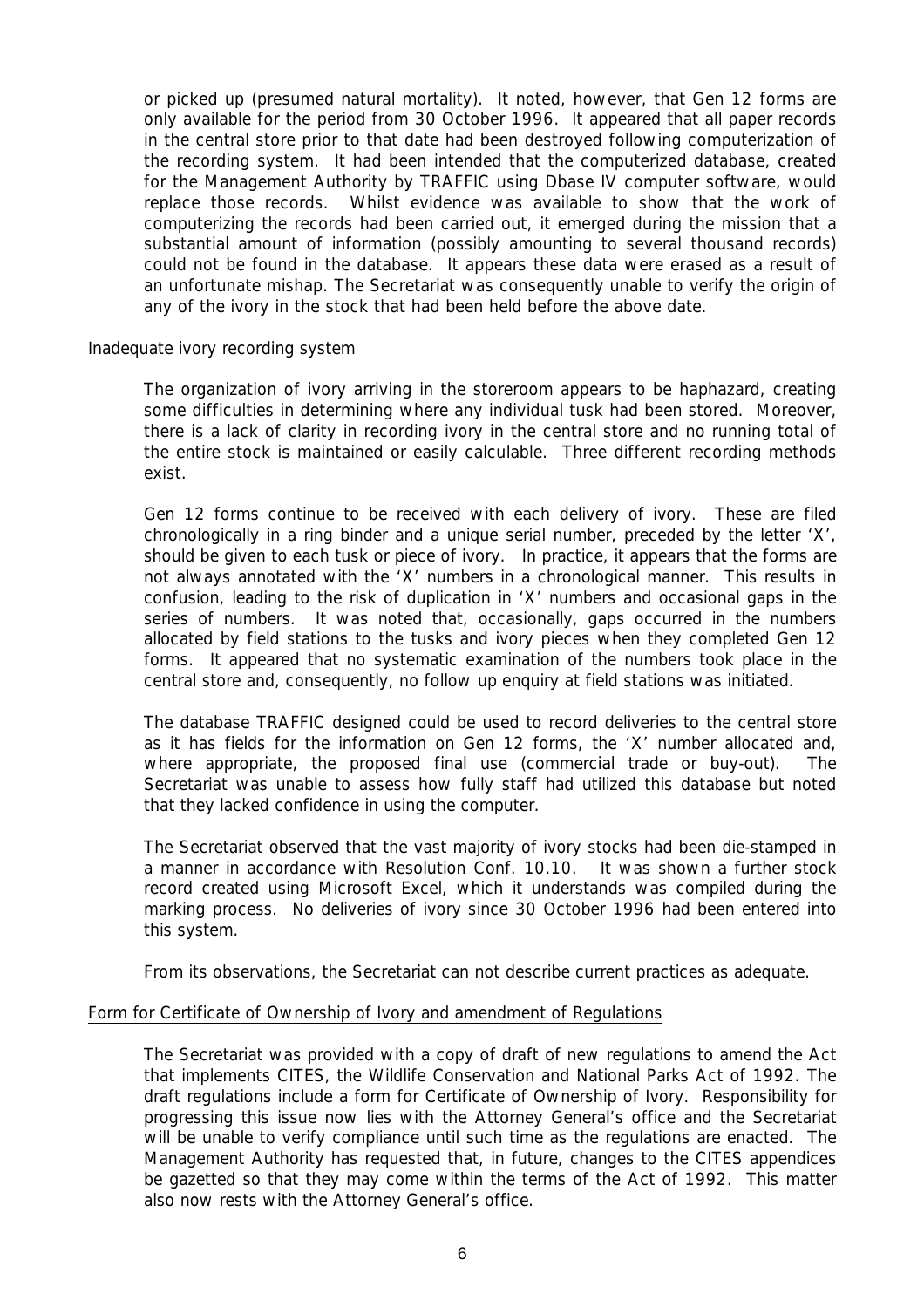### No central records of ivory held by carvers

The Secretariat confirmed that information had been collected by the Management Authority relating to ivory carvers. The number of companies involved had fallen to only two since the review by the Panel of Experts. An inventory of their stocks had been completed and is held by the Management Authority. These companies have been informed that they may not trade in ivory or elephant products and that their premises will be inspected from time to time. The Secretariat is satisfied that this issue has been addressed satisfactorily.

### No formal moratorium

A formal prohibition on the export of ivory, other than hunting trophies and the ivory to be traded commercially, is still being considered by the Management Authority. The Secretariat is satisfied however that, in practice, the Management Authority already had such controls in place through its procedures for issuance of permits.

### Condition e) – International Co-operation in Law Enforcement

The Director of the Department of Wildlife and National Parks informed the Secretariat that Botswana is still considering whether to become a signatory to the Lusaka Agreement. Botswana has participated in discussions to prepare a draft law-enforcement protocol being designed by the Southern African Development Community. He indicated that Botswana could demonstrate its commitment to co-operation in law enforcement at international and regional levels through its involvement in other programmes. The Secretariat awaits documentary evidence of this but is satisfied that Botswana is committed to international co-operation in law enforcement.

# Condition f) – Revenues for Conservation

The Secretariat was given a copy of Cabinet Memorandum No. 25(B)98 which stipulates how revenue from both the sale of ivory and the donor buy-out will be managed. It states that a trust fund shall be established and that proceeds from ivory sales shall be apportioned 70 per cent to elephant conservation and 30 per cent to community development activities. The Secretariat is satisfied that Botswana has taken action to establish mechanisms to reinvest trade revenues into elephant conservation.

# **Namibia**

# Condition a) – Deficiencies identified by Panel of Experts

# Improvement of ivory record keeping and checking adherence to agreed procedures

The Secretariat examined the central ivory store in Windhoek and the recording procedures used by the Management Authority. The ivory destined for commercial sale and the ivory declared for the buy-out have been separated from each other and from other stocks. A particularly rigorous security system is in place and the storerooms are under 24 hour surveillance by the Police.

Documentary records were found to be adequate to allow ready auditing of stocks. A detailed computerized database is also in place, containing information on every tusk and piece of ivory in the storerooms. The Secretariat was shown a draft form for use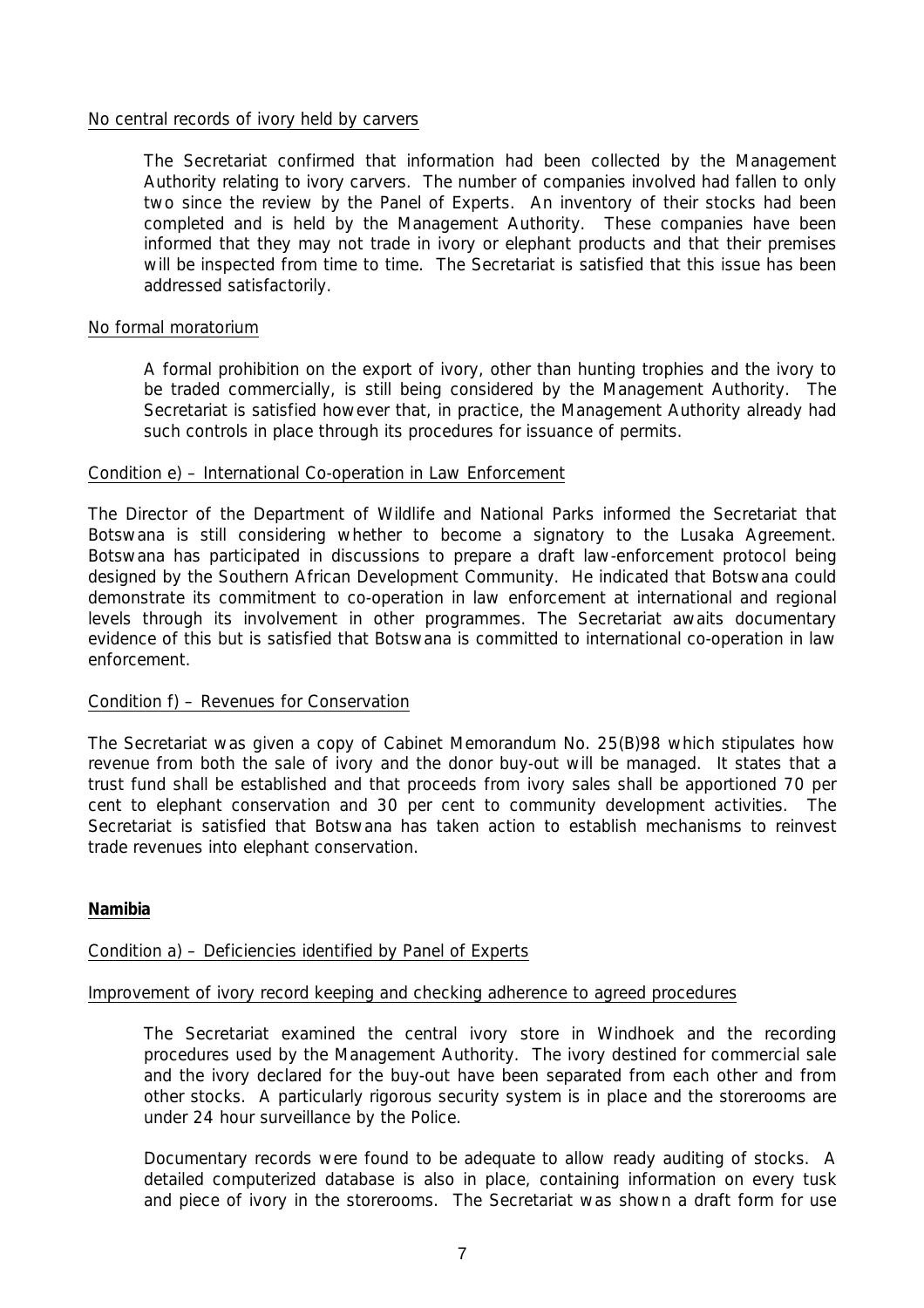by field stations which will simplify recording there and at the Management Authority offices.

The Secretariat noted that although some forms arrive from field stations not fully completed, the strict control exercised at the central ivory store ensured that all the required information was obtained and recorded at the time of receipt of the tusks.

The Secretariat also inspected the ivory store and recording system at the field station at Okaukuejo in Etosha National Park.

The Secretariat is satisfied that Namibia has complied with this condition.

# Condition e) – International Co-operation in Law Enforcement

The Secretariat was told that for a variety of reasons the Government of Namibia is unlikely to become a Party to the Lusaka Agreement. Namibia has participated in discussions to prepare a draft law-enforcement protocol being designed by the Southern African Development Community. It has engaged in a number of bilateral agreements establishing joint commissions on defence and security with neighbouring countries. Namibia undertook to provide a list of the countries with which it has signed such agreements. The Namibian Police provide information on ivory seizures and illegal killing of elephants to Interpol. Namibia is a member of the Rhino and Elephant Security Group of Southern Africa, which is a forum for addressing problems of common concern related to these species.

The Secretariat is satisfied that Namibia has demonstrated its commitment to international cooperation in law enforcement.

# **Zimbabwe**

# Condition a) – Deficiencies identified by the Panel of Experts

# DNPWLM finances and organization

In July 1996, the Department became a fund with parastatal status and no longer returns any of its revenue to central government. It no longer receives funds from central government for its operating expenses but can apply for grants for development purposes. The Secretariat has examined a copy of the statement of income and expenditure of the DNPWLM for the period July 1997 – September 1998, which shows that the Department has a surplus in excess of nine million Zimbabwean dollars for this period.

Staff from the office of Comptroller and Auditor General were interviewed and confirmed that DNPWLM had been subjected to external audit for 1997. However, the report of the audit had not been certified at the time of the mission and could not be released. DNPWLM agreed to ask that a copy be made available to the Secretariat prior to the 41<sup>st</sup> meeting of the Standing Committee.

The Secretariat observed that DNPWLM has restructured its approach to both budgeting and management. Both have been de-centralized, providing greater autonomy to provincial wardens who are given imprest accounts with authority to spend funds that have been advanced to them to meet the needs of everyday operational activities. These accounts are supplemented as and when demand requires, provided expenditure has been justified.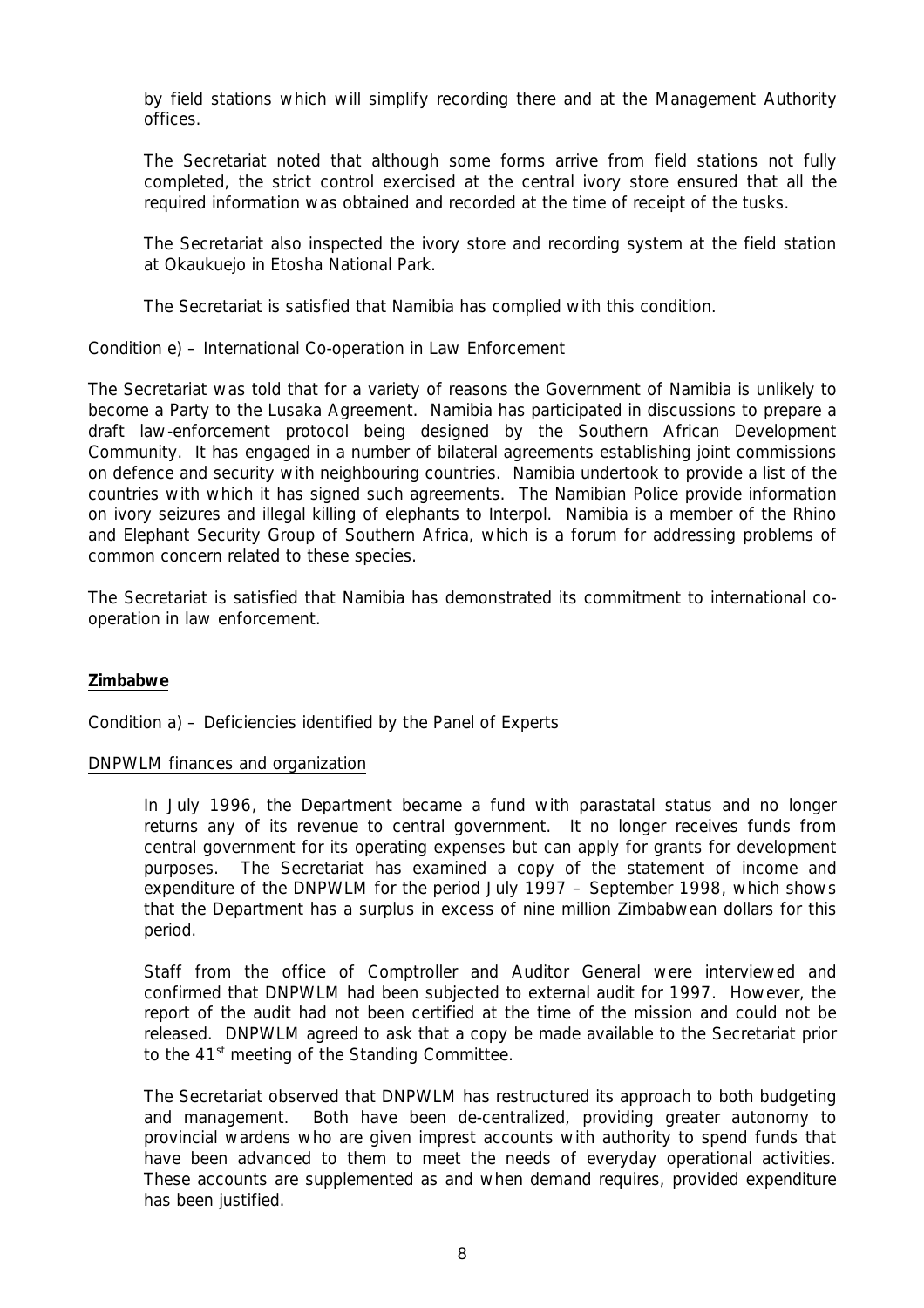From its observations, and subject to confirmation by the report of the Comptroller and Auditor General, the Secretariat considers DNPWLM to be well-managed and in a healthy financial state.

#### Anti-poaching resources weak

The Secretariat learned that for several years DNPWLM was not allowed to fill vacancies among its staff that had arisen through natural wastage. Consequently, staffing levels of the Department fell below its previously authorized establishment. This impacted upon the number of staff that could be deployed on anti-poaching work and also affected morale, particularly since no promotions were made to replace persons leaving the Department.

In 1998, the Department started to fill the posts that were previously frozen and was actively engaged in recruiting and training new staff.

In the meantime, and as part of its now standard approach to anti-poaching operations, DNPWLM created Intensive Protection Zones. These areas of national parks and conservancies are identified as those most at risk from activity by poachers and, in turn, receive priority in terms of resources and patrols. Foot patrols are reinforced by reaction teams on standby at field stations and by helicopters and fixed-wing aircraft from the DNPWLM air support fleet. The Zimbabwe Police, Army and Air Force, by Presidential Decree, also co-operate in enforcement actions.

The Secretariat interviewed several staff members engaged in anti-poaching operations and found them to be dedicated and committed to their work. Morale was high, with what appeared to be excellent relations between ground staff and their supervisors.

Although room for improvement remains, particularly in relation to the recruitment of new staff and increase in equipment (see below), the Secretariat is satisfied that DNPWLM takes the protection of its wildlife very seriously and devotes appropriate resources to that end.

#### Field staff allowances and equipment

The Secretariat had the opportunity to interview members of a foot patrol in the field and found their equipment and uniforms to be adequate for the task. The staff stated that the process for payment of allowances had been dramatically improved and they also understood that the allowances themselves were under review and they were hopeful that these would be increased.

The Secretariat noted that some items of equipment, particularly the standard issue footwear, were of only average quality and it was assured by DNPWLM that a review of purchasing was in hand. Patrol staff also stated that they wished to see a greater issue of personal equipment, rather than the current system in which many items are drawn from a central pool at field stations. Nonetheless, the scouts were all motivated and satisfied that they did have the essential items required to enable them to engage in anti-poaching work.

#### Cumbersome system of checking ivory movement

The Secretariat visited the central ivory store in Harare and inspected the stocks and recording systems. Data regarding all ivory tusks and pieces in the storeroom have been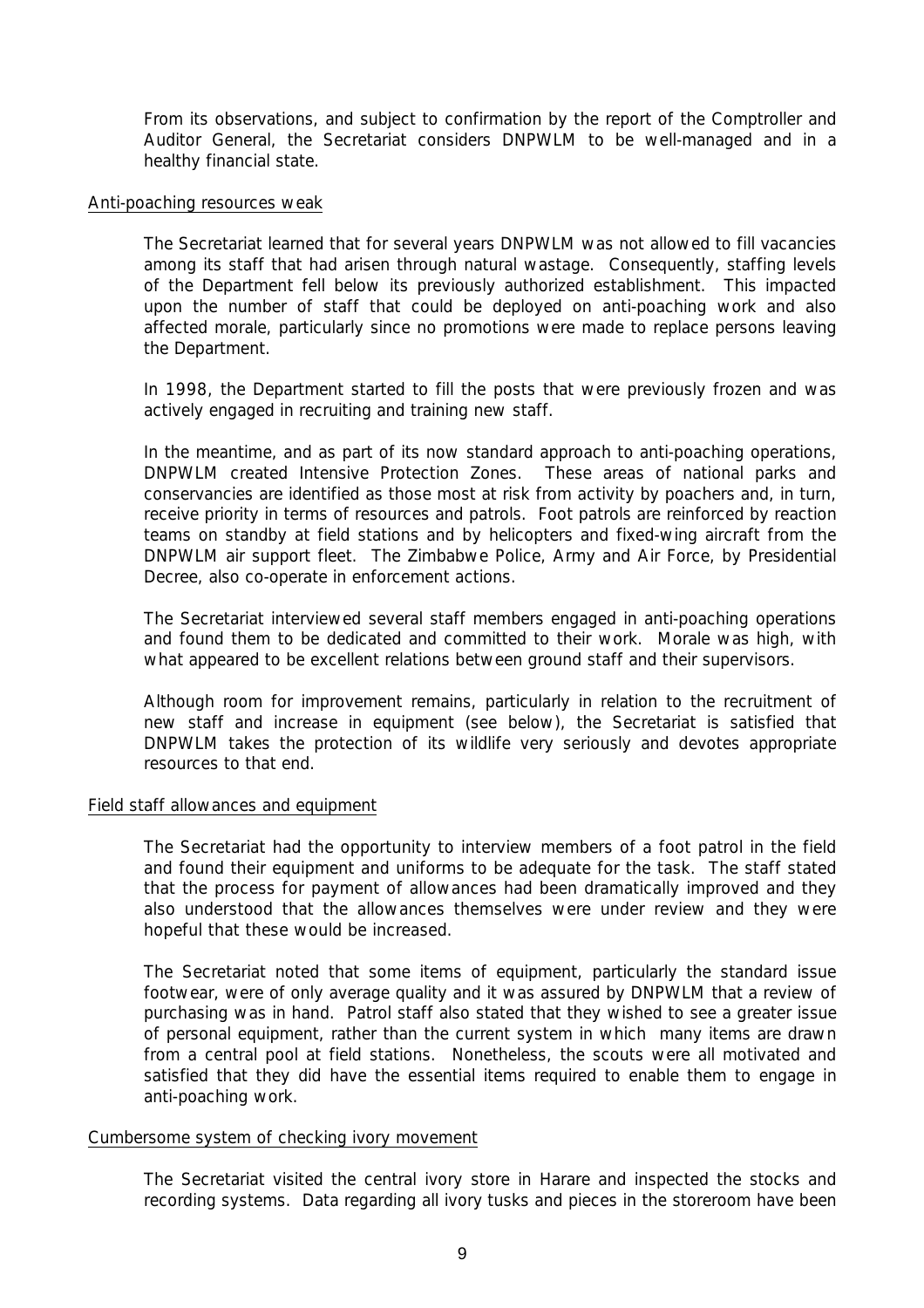computerized (in a Dbase IV system), including information about the source. The Secretariat conducted random checks to verify the accuracy of the information stored. Documentary records of the ivory were also inspected and found to be in order.

The Secretariat also inspected the ivory store and recording systems at Mana Pools field station.

The Secretariat is satisfied that the ivory recording systems used by Zimbabwe are adequate.

#### Ivory carving records inaccurate

Overall, monthly returns from ivory carvers appear satisfactory and provincial offices and staff from DNPWLM headquarters carry out regular inspections. The filing of these returns requires some improvement, as does the follow up action when returns are not submitted.

The Secretariat is, however, satisfied that the deficiency identified by the Panel of Experts has been rectified.

## Export controls on ivory as personnel effects not implemented

The Secretariat inspected DNPWLM records relating to the export documents (NP/CITES Form 1) that are now required by domestic law and found a very high level of control by Customs. A trader who the Secretariat visited observed, however, that the majority of tourist customers, despite complying with Zimbabwean law, continue to have their purchases confiscated on their return to their home countries.

The Secretariat is satisfied that Zimbabwe now exerts strict control over exports.

#### Export controls for non-ivory elephant products

Domestic law requires the holding of a Trophy Dealer's Licence to engage in trade in hides. Inspection of export permit records at DNPWLM headquarters demonstrated a very high standard of control by Customs.

The Secretariat is satisfied that Zimbabwe has proper control of exports.

#### Unclear mechanism for allocation of ivory revenues

Weekly ivory sales take place to domestic traders from the central store in Harare. When tusks or pieces sold originate in District Council areas, the proceeds are passed on to the Council and thereafter to the village area where the ivory was picked up. As a way of checking on the mechanism for allocating funds from any future commercial export of ivory, the Secretariat reviewed documents and correspondence relating to the use of funds derived from the sale of elephant hides. From this is it quite clear that approval from the Government was sought, and provided, to allocate the funds in full to two projects of benefit to conservation of elephants (as well as other species), approval being required because the amounts were over and above the budgetary allocation of the DNPWLM for 1998.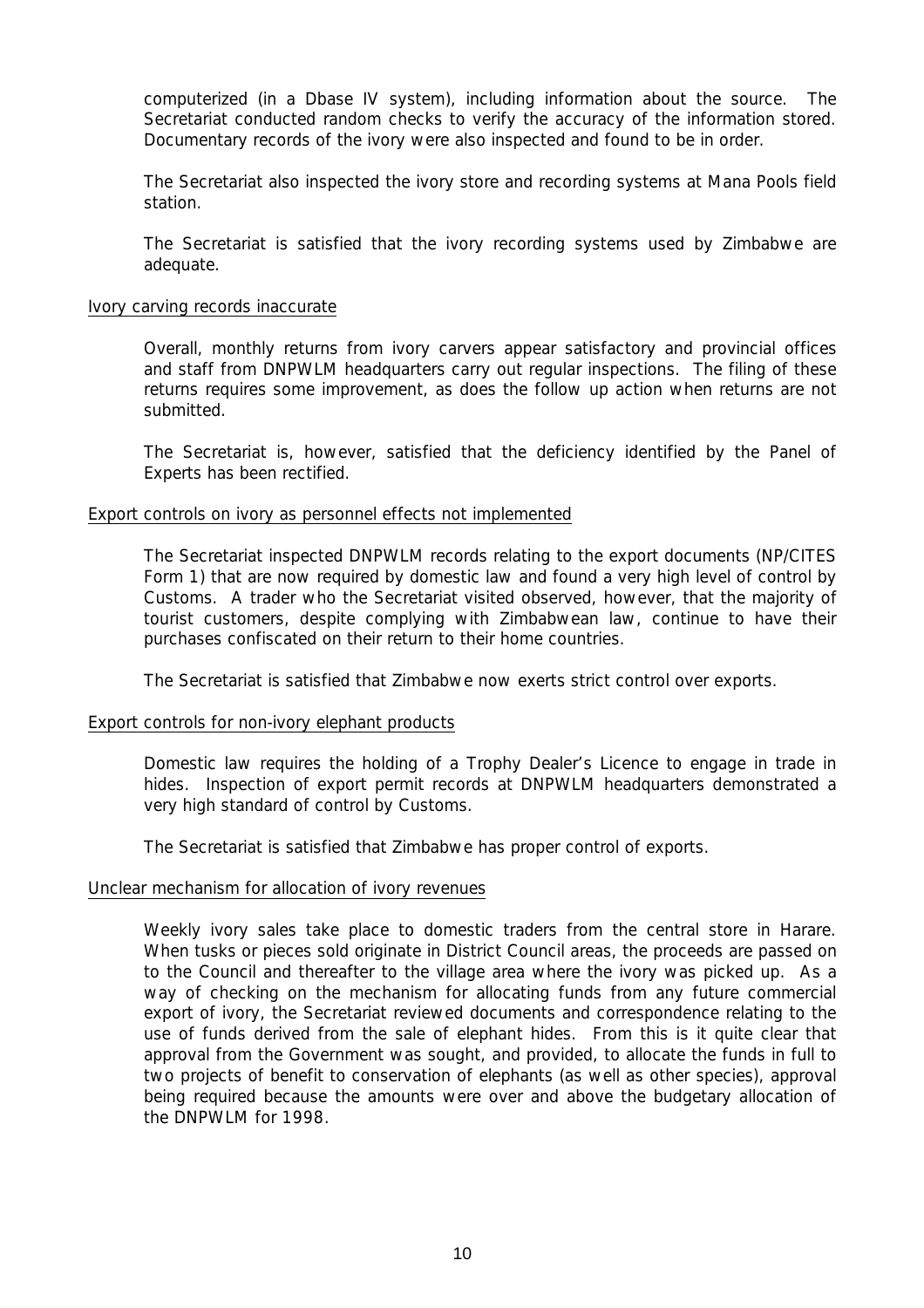# Condition e) – International Co-operation in Law Enforcement

The Secretariat was told that, for a variety of reasons, the Government of Zimbabwe is unlikely to become a Party to the Lusaka Agreement. Zimbabwe has participated in discussions to prepare a draft law-enforcement protocol being designed by the Southern African Development Community. It has engaged in a number of bilateral agreements establishing joint commissions on defence and security with neighbouring countries. Zimbabwe undertook to provide a list of the countries with which it has signed such agreements.

The Secretariat is satisfied that Zimbabwe has demonstrated its commitment to international co-operation in law enforcement.

# **Japan**

# Condition a) – Deficiencies identified by the Panel of Experts

### Controls on parts of tusks and carved pieces need improvement

Japan has introduced legislation that will require all traders, manufacturers and retailers to maintain ledgers recording all stock and use of ivory, regardless of its nature. The Order will come into effect on 18 March 1999. Annual returns from ledgers must be submitted to the Ministry of International Trade and Industry (MITI) and the Environment Agency (EA). Additionally, the Japan Wildlife Research Centre (JWRC) database records the details associated with any application for certification seals for individual carved items.

The Secretariat inspected examples of such records in the offices of MITI and JWRC and during visits to traders, carvers and retailers. It is satisfied that the deficiency identified by the Panel has been rectified.

# JWRC database software needs improvement

The Secretariat inspected the database and found that the software had been improved. The fields now include records of whole tusks, cut-pieces and small cut-pieces. New data entered in the database are compared automatically with existing records and a warning message is displayed if any incompatibility is detected (for example, if the number of carvings derived from a registered tusk exceeds what is considered reasonable). In such a case, a follow-up enquiry is made by MITI.

The Secretariat is satisfied that the JWRC database allows accurate tracking of use of ivory by the traders and manufacturers who participate in the voluntary system of certification seals. It notes, however, that there is no clear link between the database and the mandatory ledger system, although MITI and EA inspectors use the database as a reference tool. The Secretariat believes that it would be preferable to computerize the information from the ledgers, the maintenance of which is mandatory, rather than the information relating to a voluntary system of recording, which is linked to the applications for certification seals.

#### Retail trade controls inadequate to identify any illegal ivory

From 18 March 1999, it will be mandatory for ivory retailers to maintain ledgers of their stocks and sales. Annual returns must be made to MITI and EA. The Secretariat visited two retailers and found them supportive of the certification seal system. Promotional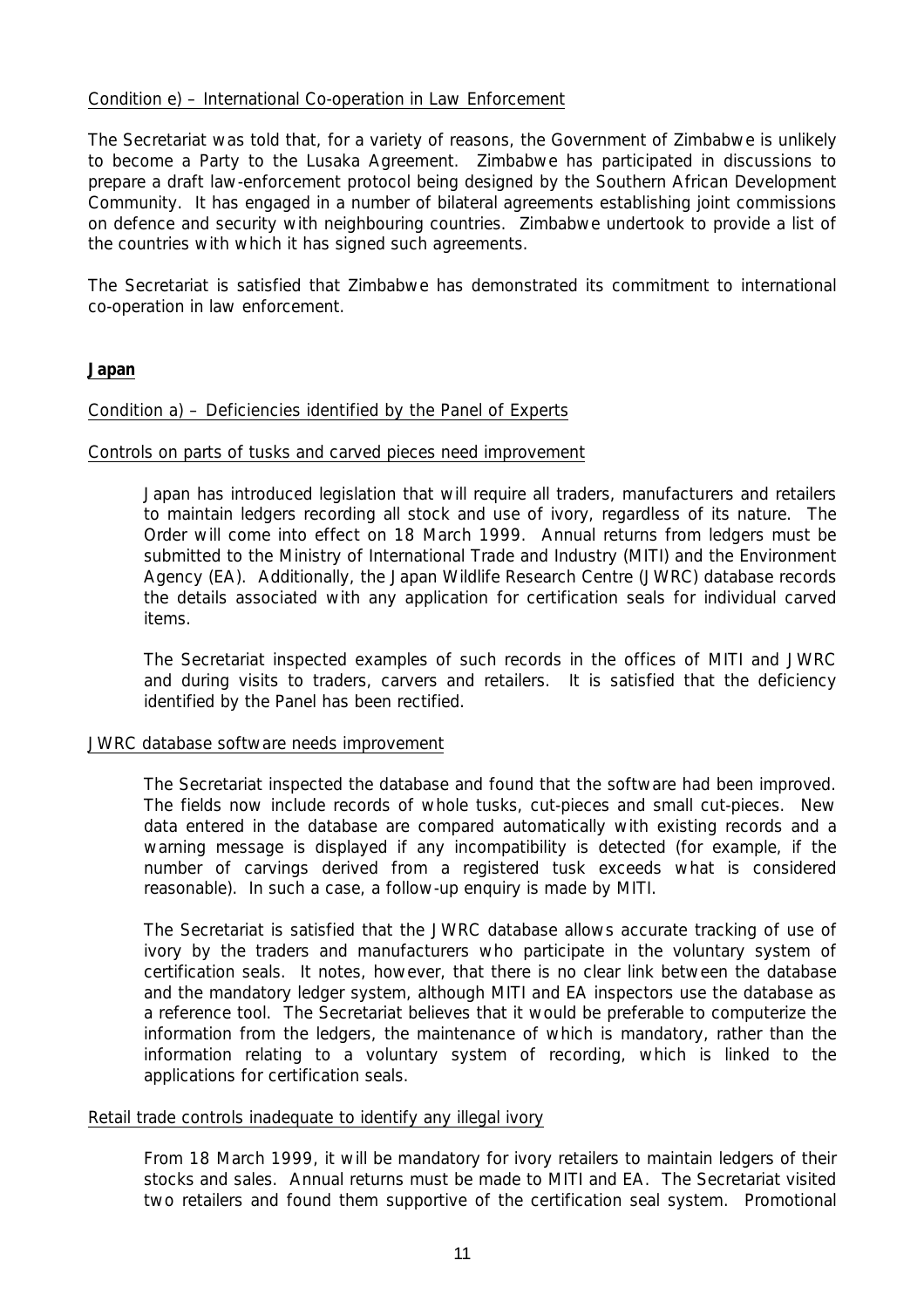material was also on display to the public relating to the scheme. Certification seals were supplied with items on sale, although the size of these seals makes them unsuitable for attachment to a large proportion of the ivory goods sold.

The Secretariat is satisfied that the legal requirement to maintain ledgers that is now imposed upon ivory dealers, manufacturers and retailers provides a sufficient basis for identifying any ivory of illegal origin in trade.

### More inspections needed, including stockpiles

The Secretariat was advised that MITI and EA have increased their rate of inspections and the new legislation will extend these further. The Secretariat also viewed the file of reports of inspections. Visits to the premises of ivory dealers, manufacturers and retailers are supplemented by a review of the annual ledger returns submitted to MITI and EA. The JWRC database then acts as a further check on ivory use and transfers. The Secretariat's visits to traders and manufacturers confirmed that such inspections are being conducted and that ledgers are being maintained in a proper and accurate fashion. It noted, however, that the ledgers are not marked by the inspectors to show that they have been inspected.

The Secretariat is satisfied that MITI and EA are maintaining an efficient overview of the ivory trade in Japan. It recommends, however, that inspectors sign or otherwise mark the ledgers of ivory dealers that they have been inspected, to show which pages have been checked.

### Method to verify scraps needed

Before the visit of the Secretariat, further research had been conducted on the proportion of each tusk that is used to produce different types of articles, and on the remaining scraps and waste. The research indicated that, as an example, when a tusk is used for the production of inzais ('blanks' for making signature stamps, called 'hankos') in most cases about 70 per cent of an average tusk is used for this purpose. Based on this result, 60 per cent has been set as a benchmark and incorporated as the automatic check in the JWRC database. When JWRC receives an application for certification seals for hankos, the information about the original registered tusk and the weight of the objects produced must be provided. These data are computerized and, if the weight of hankos is more than 60 per cent of the weight of the original tusk, this is indicated by the computer and an investigation is initiated. Ledger inspections also take this figure into account. The Secretariat believes that, if a database is to be maintained, it would be better to computerize the information from the ledgers, the maintenance of which is mandatory, rather than the information relating to a voluntary system of recording, which is linked to the applications for certification seals.

The Secretariat believes that the combination of the database and checks of the ledger can be used to detect attempts to declare more finished products than the raw material could produce.

Whilst the full range of controls envisaged by Japan will not actually take effect until 18 March 1999, the Secretariat is satisfied that MITI and EA are already capable of controlling and overseeing domestic use of ivory and has rectified the deficiencies identified by the Panel of Experts.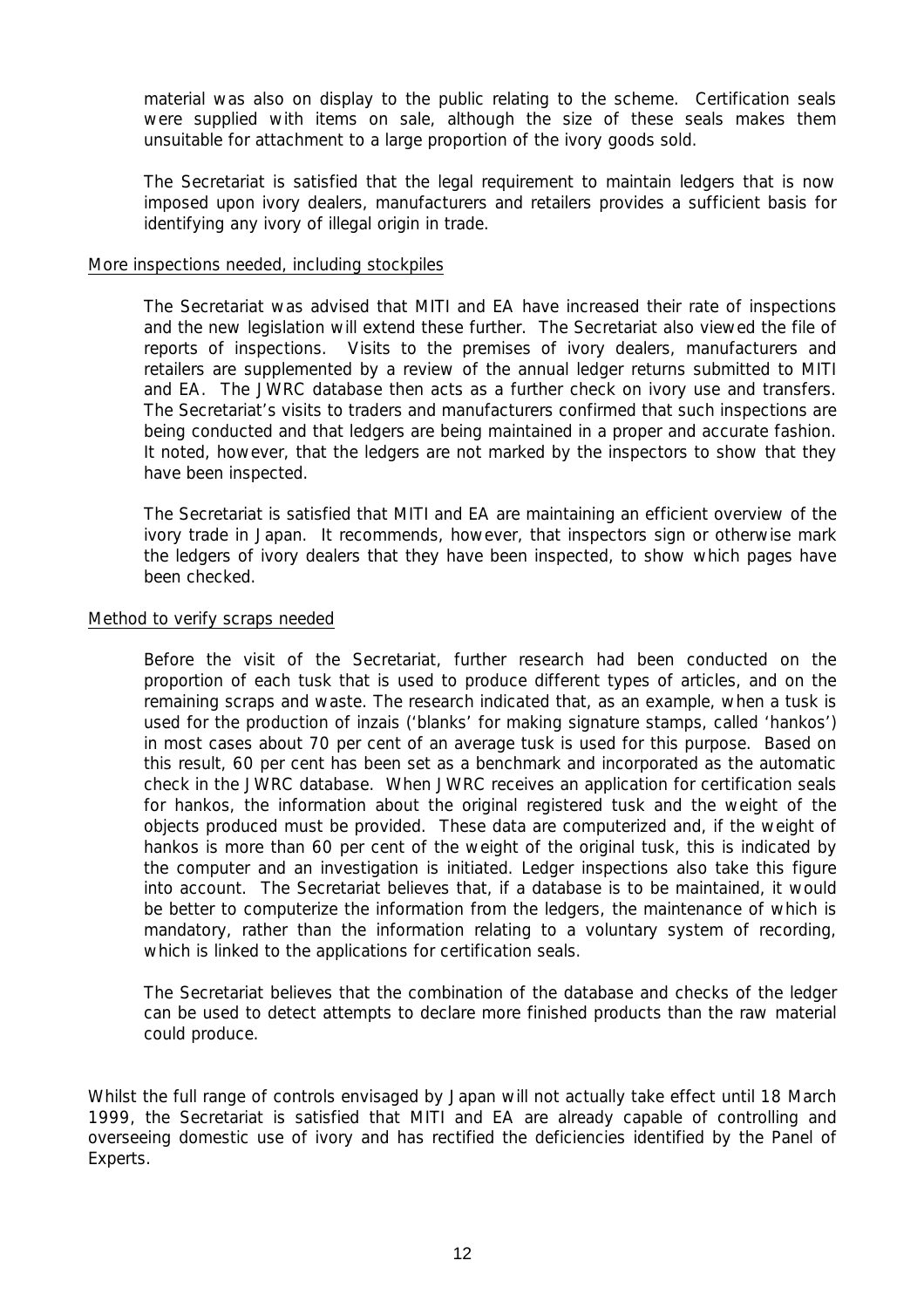# Annex 1

# Persons interviewed during the Secretariat's verification mission

## BOTSWANA

## Government Officials

Mr Ebi Elias, Assistant Wildlife Warden, DWNP Mr Michael Mannathoko, Senior Wildlife Ranger, DWNP Mr Joe Mathlare, Deputy Director, DWNP Mr Sedie Modise, Director, DWNP Mrs Poppy Monyatsi, Principal Game Warden, Licensing, DWNP Dr Chris Thouless, Senior Biologist, DWNP

### NAMIBIA

# Government Officials

Mr Andre Burger, Warden of Okaukuejo, Etosha National Park Mr Peter Erb, Acting Chief Warden, Etosha National Park Mr Tangeni Erkana, Permanent Secretary, MET Ms Ndina Imasiku, Warden, MET Dr Malan Lindeque, Deputy Director, Specialist Support Services, Ministry of Environment and Tourism Dr Pauline Lindeque, Chief Conservation Scientist, Specialist Support Services, MET Mr Leon van Rooyen, Deputy Director, Directorate of Resource Management, MET

# ZIMBABWE

# Government Officials

Mr Tapera Chimuti, DNPWLM Mr Moses Choto, Deputy Director, DNPWLM Ms. O. Ganga, Deputy Director of Audit, Office of the Comptroller and Auditor General Brig. E. W. Kanhanga, Deputy Director, DNPWLM Mr Peterson Kagoro, Warden, Marketing, DNPWLM Mr Steven Kanyemba, Scout, DNPWLM Ms Paty Kateketa, Senior Ranger, Permits, DNPWLM Mr Patrick Makawa, Anti-Poaching Co-ordinator (Mana Pools), DNPWLM Mr Willas Makombe, Director, DNPWLM Mr Ray Makwehe, Helicopter Pilot, DNPWLM Mr Chris Mandaza, Acting Chief Executive Officer, Finance Division, DNPWLM Mr Harvey Marumsa, Scout, DNPWLM Mr Jerry Matsika, Acting Warden, DNPWLM Mr D.S. Moyo, Director of Audit, Office of the Comptroller and Auditor General Mr Noboth Mukome, Finance Division, DNPWLM Mr Lovemore Mungwashu, Provincial Warden, DNPWLM Mr Paul Muzonda, Scout, DNPWLM Ms C.L. Mwarewangepo, Senior Auditor, Office of the Comptroller and Auditor General Mr M. Nyanyeni, Executive Officer, Personnel, DNPWLM Ms Shirley Nzunga, Senior Ranger, DNPWLM Mr Glen Tatham, Chief Warden, DNPWLM